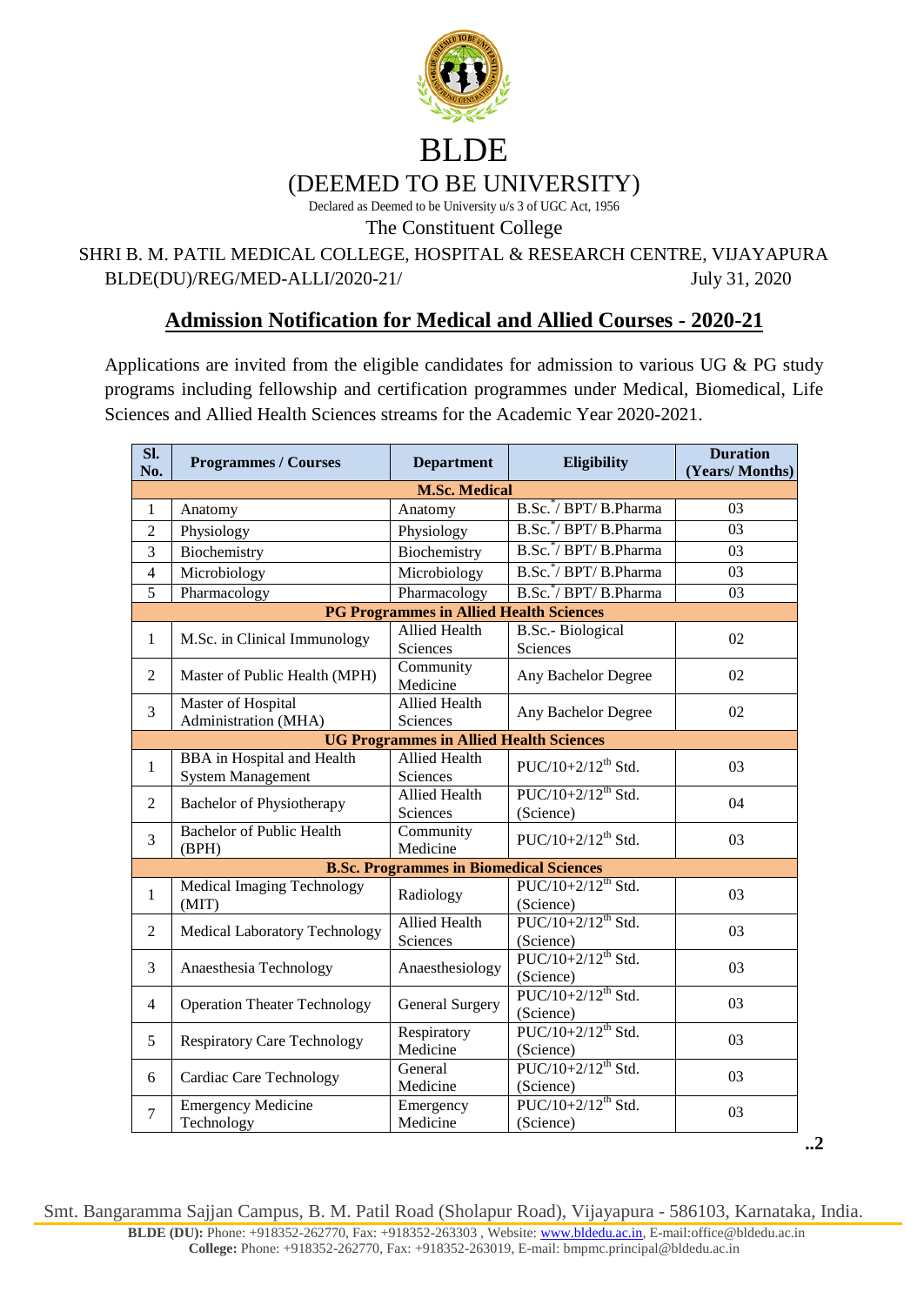

Declared as Deemed to be University u/s 3 of UGC Act, 1956

The Constituent College

SHRI B. M. PATIL MEDICAL COLLEGE, HOSPITAL & RESEARCH CENTRE, VIJAYAPURA

**-2-**

| $\,8$                     | Optometry                                     | Ophthalmology                             | $PUC/10+2/12^{th}$ Std.<br>(Science)                                           | 03               |  |
|---------------------------|-----------------------------------------------|-------------------------------------------|--------------------------------------------------------------------------------|------------------|--|
| 9                         | Forensic Science                              | Forensic<br>General<br>Medicine           | $PUC/10+2/12$ <sup>th</sup> Std.<br>(Science)                                  | 03               |  |
| 10                        | <b>Clinical Genetics</b>                      | Anatomy                                   | $PUC/10+2/12^{th}$ Std.<br>(Science)                                           | 03               |  |
| 11                        | Perfusion Technology                          | General<br>Medicine                       | PUC/10+2/12 <sup>th</sup> Std.<br>(Science)                                    | 03               |  |
| 12                        | Audiometry (Audiology)                        | <b>ENT</b>                                | $PUC/10+2/12$ <sup>th</sup> Std.<br>(Science)                                  | 03               |  |
|                           |                                               | <b>B. Sc. Programmes in Life Sciences</b> |                                                                                |                  |  |
| $\mathbf{1}$              | Biotechnology                                 | Allied Health<br>Sciences                 | PUC/10+2/12 <sup>th</sup> Std.<br>(Science)                                    | 03               |  |
| $\mathfrak{2}$            | Microbiology                                  | Microbiology                              | $PUC/10+2/12$ <sup>th</sup> Std.<br>(Science)                                  | 03               |  |
| 3                         | Biochemistry                                  | Biochemistry                              | $\overline{PUC/10+2/12^{th}}$ Std.<br>(Science)                                | 03               |  |
| 4                         | Food, Nutrition and Dietetics                 | Medicine                                  | $\overline{PUC/10+2/12^{th} Std.}$<br>(Science)                                | 03               |  |
|                           | <b>Fellowship Course</b>                      |                                           |                                                                                |                  |  |
|                           |                                               |                                           | <b>MD/DNB</b> Pediatrics                                                       | 01               |  |
| $\mathbf{1}$              | Neonatology                                   | Pediatrics                                | <b>DCH</b> Pediatrics                                                          | $\overline{1.5}$ |  |
| 2                         | Minimal Access Surgery                        | Surgery                                   | MS / DND in General<br>Surgery                                                 | 01               |  |
| 3                         | Pediatric Dermatology                         | Dermatology                               | MD/DVL in<br>Dermatology                                                       | 01               |  |
| $\overline{4}$            | Functional Endoscopic Sinus<br>Surgery (FESS) | <b>ENT</b>                                | MS / DLO in ENT                                                                | 6 Months         |  |
| 5                         | <b>Functional Micro Ear Surgery</b><br>(FMES) | <b>ENT</b>                                | MS / DLO in ENT                                                                | 6 Months         |  |
| 6                         | Dermatopathology                              | Dermatology                               | MD-Dermatology/MD-<br>Pathology / DVD / DCP                                    | 01               |  |
| 7                         | Pediatric Urology                             | Pediatrics                                | M.Ch. in Urology,<br>M.Ch. in Pediatric<br>Master of Surgery/DNB<br>in Surgery | 01               |  |
| <b>Certificate Course</b> |                                               |                                           |                                                                                |                  |  |
| 1                         | <b>Histology Techniques</b>                   | Pathology                                 | DMLT/B.Sc.                                                                     | 6 Months         |  |
| $\boldsymbol{2}$          | Museum Techniques                             | Forensic<br>Medicine                      | DMLT/B.Sc.                                                                     | 6 Months         |  |
| $\mathfrak{Z}$            | OT Techniques                                 | Surgery                                   | PUC Science/ANM                                                                | 01               |  |
| $\overline{4}$            | <b>ECG</b> Techniques                         | Medicine                                  | <b>MBBS</b>                                                                    | 3 Months         |  |
| 5                         | <b>Embalming Techniques</b>                   | Forensic<br>Medicine                      | DMLT/Diploma in<br><b>Health Inspector</b>                                     | 3 Months         |  |
| 6                         | <b>Mortuary Techniques</b>                    | Anatomy                                   | Matriculation/SSLC/<br>10th Class.                                             | 6 Months         |  |

**..3**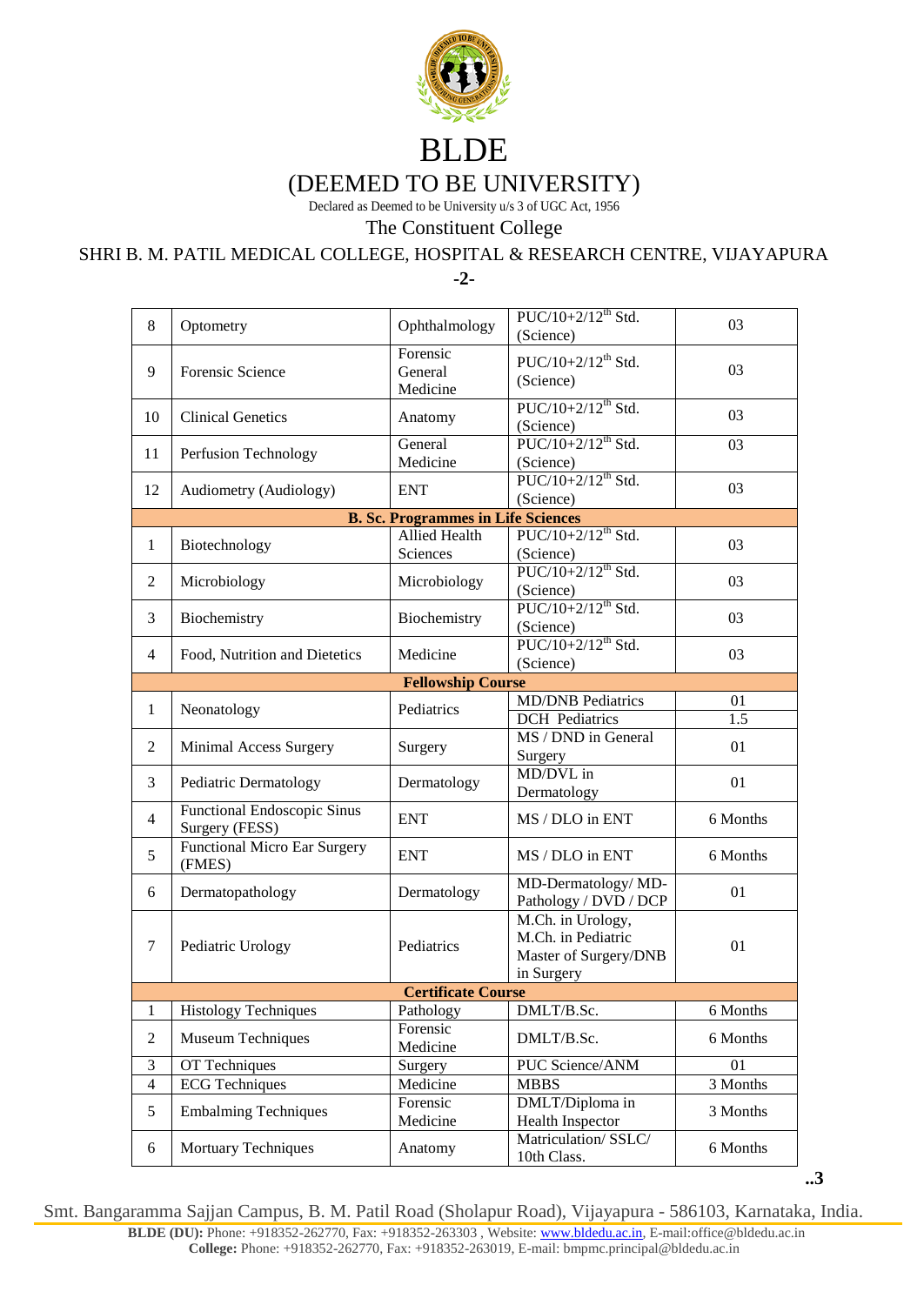

Declared as Deemed to be University u/s 3 of UGC Act, 1956

The Constituent College

SHRI B. M. PATIL MEDICAL COLLEGE, HOSPITAL & RESEARCH CENTRE, VIJAYAPURA

**-3-**

| <b>Diploma Course</b> |                      |                                |                                                                        |    |
|-----------------------|----------------------|--------------------------------|------------------------------------------------------------------------|----|
|                       | Medical Illustration | Medical<br><b>Illustration</b> | DTC (Drawing Teachers<br>Course)/ $PUC/10+2/$<br>$12th$ Std. (Science) | 01 |

\* *CBZ, Biological Sciences, Allied Health Sciences & Nursing from recognized University with a minimum of 50% marks in aggregate.*

\*\* *Internship*

\*\*\* *Or the candidate must have assisted a minimum of 25 autopsies during three months.*

The Candidates desirous of seeking admission to the aforesaid courses may apply online through our website: [www.bldedu.ac.in](http://www.bldedu.ac.in/) and upload the requisite documents with the application fee. The last date of submission of online application is **25th August 2020**.

The selection will be made on merit basis of the marks secured in the qualifying examination.

**Note:** For further details and updates log on to [www.bldedu.ac.in](http://www.bldedu.ac.in/) or Contact to Mob: 9972608401, 6366786009, 9886816484, 9845591502, Office: 08352-262770, Extn-2329, 2330.

## REGISTRAR

Copy to:

- The Dean, Faculty of Medicine and Principal
- The Dean, Faculty of Allied Health Sciences
- The Medical Superintendent
- The Vice Principal
- The Vice Principal (Academics)
- The Controller of Examinations
- The Finance Officer
- The Co-ordinator, IOAC
- The Dean, Students Affairs
- The Administrative Officer, BLDE (DU) and BLDEA
- The Prof & Head, Dept of Pre, Para & Clinical
- The I/c Chief Librarian
- The Chairman, IT Committee
- The Asst. Manager, IT- With a request to upload on the website
- PS to Hon'ble Vice-Chancellor